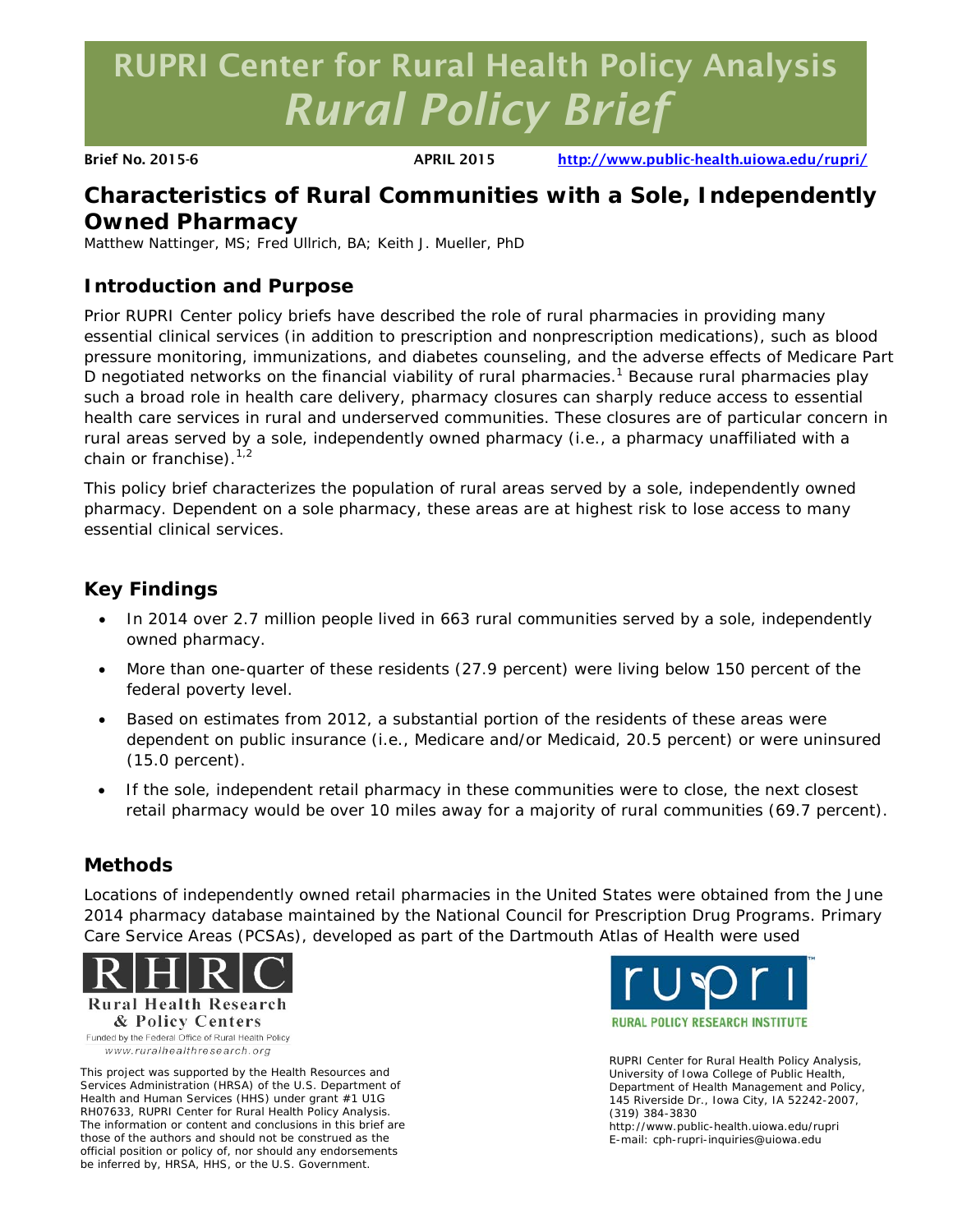as geographic representations of "community". PCSAs are small, standardized geographic areas created by aggregating ZIP code areas to reflect Medicare patient travel to primary care providers. Because PCSAs reflect health care utilization patterns, they are preferred to other geographic units of analysis (e.g., counties) that place arbitrary spatial limits on health care markets.<sup>3</sup> Data on population characteristics were obtained from the American Community Survey (ACS) five-year estimate data (2008-2012). Data from the ACS were extracted at the ZIP Code Tabulation Area (ZCTA) level and then aggregated into PCSAs. There are a total of 6,542 PCSAs in the United States. Only PCSAs composed entirely of nonmetropolitan ZCTAs (i.e., Rural Urban Commuting Area code designation of four  $[4]$  or greater) were retained  $(n=2,698, 41.2 \text{ percent})$ .

## **Findings**

Approximately 16.5 percent (n=445) of rural PCSAs had no retail pharmacy, 53.0 percent (n=1,429) had multiple pharmacies, and 30.5 percent (n=824) had a sole retail pharmacy, of which 80.5 percent (n =663) were sole, independently owned retail pharmacies. While nearly all states had at least one rural PCSA with a sole, independently owned pharmacy, such communities were heavily concentrated in the Midwest and South Central United States (Figure 1). As of December 2012, approximately 2.7 million people lived in a rural PCSA with a sole, independently owned, retail pharmacy. On average, nearly one-fifth (19.2 percent) of people in these rural PCSAs were aged 65 and older, 16.4 percent were disabled, 15.0 percent were uninsured, 7.5 percent were unemployed, and more than onequarter (27.9 percent) of households had incomes below 150 percent of the federal poverty level (Table 1). Moreover, if the sole, independently owned retail pharmacy were to close, the next closest retail pharmacy would be over ten miles away for the people in 70.4 percent of these rural PCSAs (Table 2).

#### **Figure 1. Location of Rural Primary Care Service Areas in the United States with a Sole, Independently Owned Retail Pharmacy**

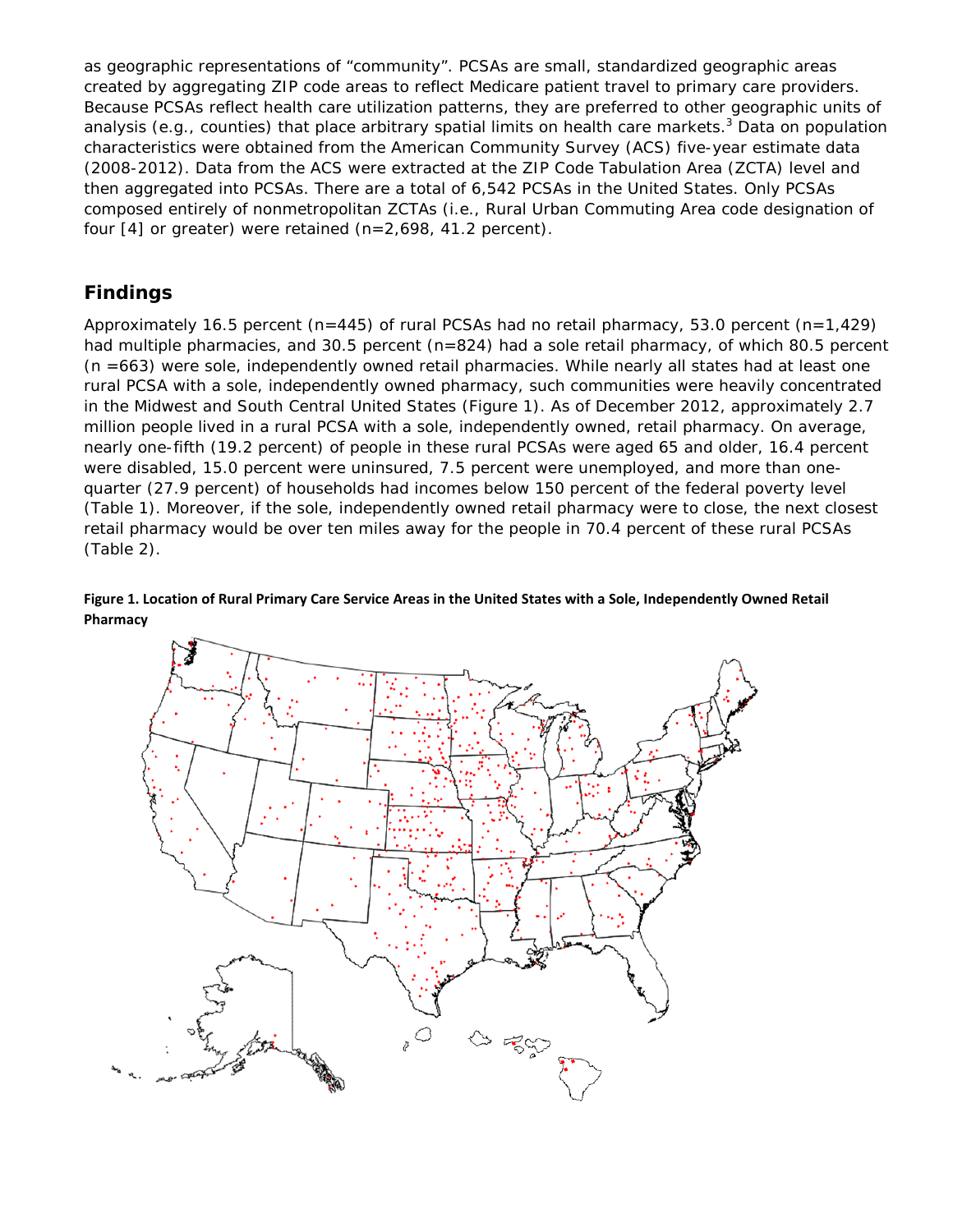| Table 1. Population Characteristics of Rural Primary Care Service Areas with a Sole, |
|--------------------------------------------------------------------------------------|
| <b>Independently Owned Pharmacy</b>                                                  |

|                                                   | Mean     | Min   | Max    |
|---------------------------------------------------|----------|-------|--------|
| <b>Total population</b>                           | 4,230.02 | 692   | 15,341 |
| Age                                               |          |       |        |
| Under 18 years                                    | 22.9%    | 6.4%  | 37.6%  |
| 18 - 64 years                                     | 57.9%    | 34.7% | 91.7%  |
| 65+ years                                         | 19.2%    | 1.6%  | 57.4%  |
| Employment                                        |          |       |        |
| Civilian labor force                              | 58.9%    | 17.4% | 81.0%  |
| Employed                                          | 92.5%    | 72.4% | 100%   |
| Unemployed                                        | 7.5%     | 0.0%  | 27.6%  |
| <b>Armed Forces</b>                               | 0.1%     | 0.0%  | 3.9%   |
| Not in labor force                                | 41.1%    | 19.0% | 82.6%  |
| Insurance                                         |          |       |        |
| Private only                                      | 48.7%    | 14.8% | 89.5%  |
| Public only                                       | 20.5%    | 3.7%  | 51.6%  |
| Private and public                                | 15.8%    | 1.9%  | 45.1%  |
| No insurance                                      | 15.0%    | 2.8%  | 40.0%  |
| Poverty                                           |          |       |        |
| Below 100 percent of poverty level                | 15.7%    | 1.5%  | 46.0%  |
| 100 to 149 percent of poverty level               | 12.1%    | 2.1%  | 36.4%  |
| At or above 150 percent of poverty level          | 72.1%    | 37.4% | 96.4%  |
| Disability: Persons with one or more disabilities | 16.4%    | 3.9%  | 35.5%  |

**Source: American Community Survey, 2012 data**

| Table 2. Distance to Next Closest Retail Pharmacy, and Population Breakdowns,  |
|--------------------------------------------------------------------------------|
| for Rural Primary Care Service Areas with a Sole, Independently Owned Pharmacy |

|                   |     |      | <b>Population</b> |       |       |
|-------------------|-----|------|-------------------|-------|-------|
| <b>Distance</b>   | n   | %    | Mean              | Min   | Max   |
| Less than 5 miles | 24  | 3.7  | 4,608.13          | 1,781 | 8,876 |
| 5 - 10 miles      | 168 | 25.9 | 4,321.82          | 1,032 | 9,927 |
| 10 - 20 miles     | 284 | 43.8 | 4,090.81          | 692   | 9,922 |
| 20 - 40 miles     | 152 | 23.5 | 3,559.36          | 919   | 8,909 |
| Over 40 miles     | 20  | 3.1  | 4,245.45          | 1,514 | 7,688 |

## **Discussion**

Implementing Medicare Part D in 2006 contributed to a significant decline in the number of independently owned pharmacies in rural areas.<sup>1</sup> Independent pharmacies continue to face considerable financial challenges in negotiating contracts with Medicare Part D plans (PDPs) necessary for inclusion in the PDPs' preferred networks,<sup>4</sup> created by selectively contracting with some, but not all, pharmacies. By selectively contracting with pharmacies, PDPs lower costs by exchanging consumer volume for discounted prescription drugs and lower beneficiary cost-sharing arrangements.<sup>5</sup> In January 2014, the Centers for Medicare and Medicaid Services (CMS) proposed changing how PDPs contract with pharmacies by requiring PDPs to include in their network any pharmacy willing to accept a PDP's terms and conditions.<sup>6</sup> However, CMS did not implement this change because of strong resistance from Medicare Part D provider stakeholders, such as health plans and pharmaceutical companies.<sup>7</sup>

Rural PDP beneficiaries, especially those in communities with a sole, independently owned pharmacy, may not have access to a nearby preferred network pharmacy. Since their community pharmacies have higher cost-sharing arrangements, rural PDP beneficiaries either forgo needed care or bypass their community pharmacy and get their prescriptions from mail-order pharmacies in their PDP's